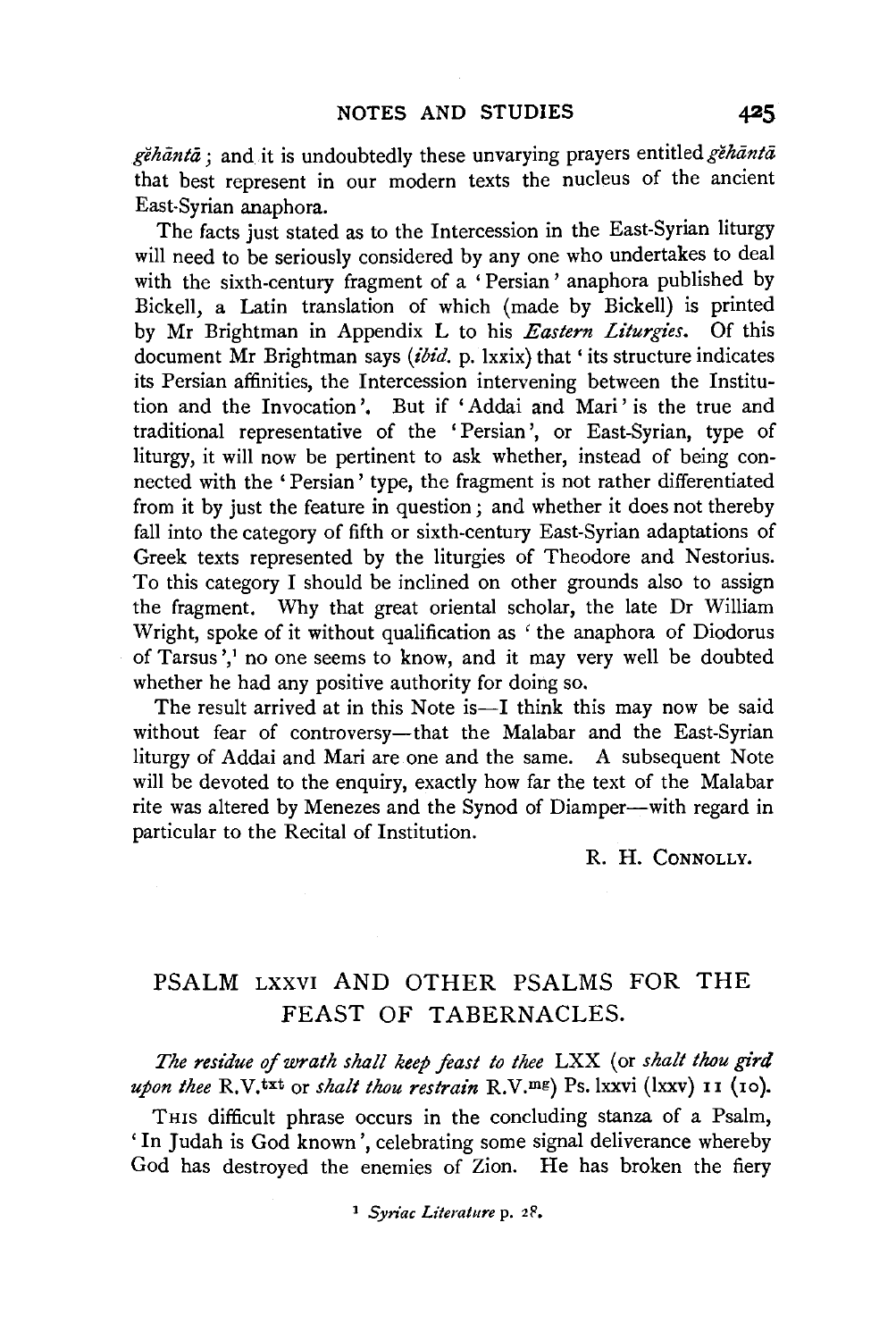## 426 THE JOURNAL OF THEOLOGICAL STUDIES

darts of the bow, the shield, the sword, and the battle, and cast horse and chariot into a deep sleep. The Psalm is commonly explained as referring to the destruction of Sennacherib's army.

The last three verses stand apart and are recognized by Dr Briggs<sup>1</sup> (who adopts, correctly I think, the LXX reading in my text) as 'a gloss' which 'calls upon all to praise Him in festival even in their wrath and to bring Him presents'. But the phrase 'the residue of wrath shall keep feast to thee' is still puzzling, and I cannot think that Dr Briggs has fully solved the difficulty. His comment is 'God's people celebrate the victory by a festival when the residue of their rage still remains '. Commentators have here missed the mark through failing to observe the liturgical use of this Psalm. It was, according to our oldest authority, the Psalm appointed to be sung at the autumn Feast of Tabernacles or Booths *(Sukkoth)*. That is the particular festival (תוב) to which the glossator refers ; there is no need, with Dr Kirkpatrick,<sup>2</sup> who rejects 'the peculiar rendering of the LXX', to suggest the general meaning 'shall honour thee'. The obscurity of the allusion to the residue of wrath disappears when we read the words in the light of the prophetical lesson appointed to be read at the same feast.

The words of my text run in the  $M$ . T. :-

## בי חַמַת אדם תודך שארית חָמֹת תַּחְגֹּר

i.e. 'For the wrath of man shall praise thee,

the residue of wraths shalt thou gird on (thee).'<sup>8</sup>

Dr Kirkpatrick's comment is : 'God girds on Himself as an ornament the last futile efforts of human wrath, turning them to His own honour : or girds them on as a sword, making the wrath of His enemies to minister to their final discomfiture.' This is surely unconvincing. The Greek translators render :-

> $\delta$ τι ενθύμιον ανθρώπου εξομολογήσεται σοι, και ενκατάλιμμα ενθυμίου εορτάσει σοι,

i.e. they read the singular n~,?!:) in both parts of the verse, and instead of יַתְּחוֹג (from 'חֲחוֹג לִדְּ or תְּחָנֵּךְ (from 'חונה).

The tractate *Sopherim,* the oldest extant authority containing a full statement as to the allocation of special Psalms in the synagogue services to the various festivals, tells us that Ps. lxxvi was the Psalm appointed for the Feast of Tabernacles. <sup>4</sup>

From the Mishna we learn that the Haphtarah or prophetical lesson for the first day of the same feast was the last chapter of 'Zechariah ',

<sup>1</sup> International Critical Commentary. <sup>2</sup> Cambridge Bible.

8 Or ' restrain ' R. V. mg.

<sup>4</sup>Soph. xix 2 (ed. *].* Muller, Leipzig 1878) "i'1,'i'1':ll)"m" m:JlC:J. The tractate, though not older than about 800 (Müller, Introd. p. 22), preserves traditions of a far earlier date.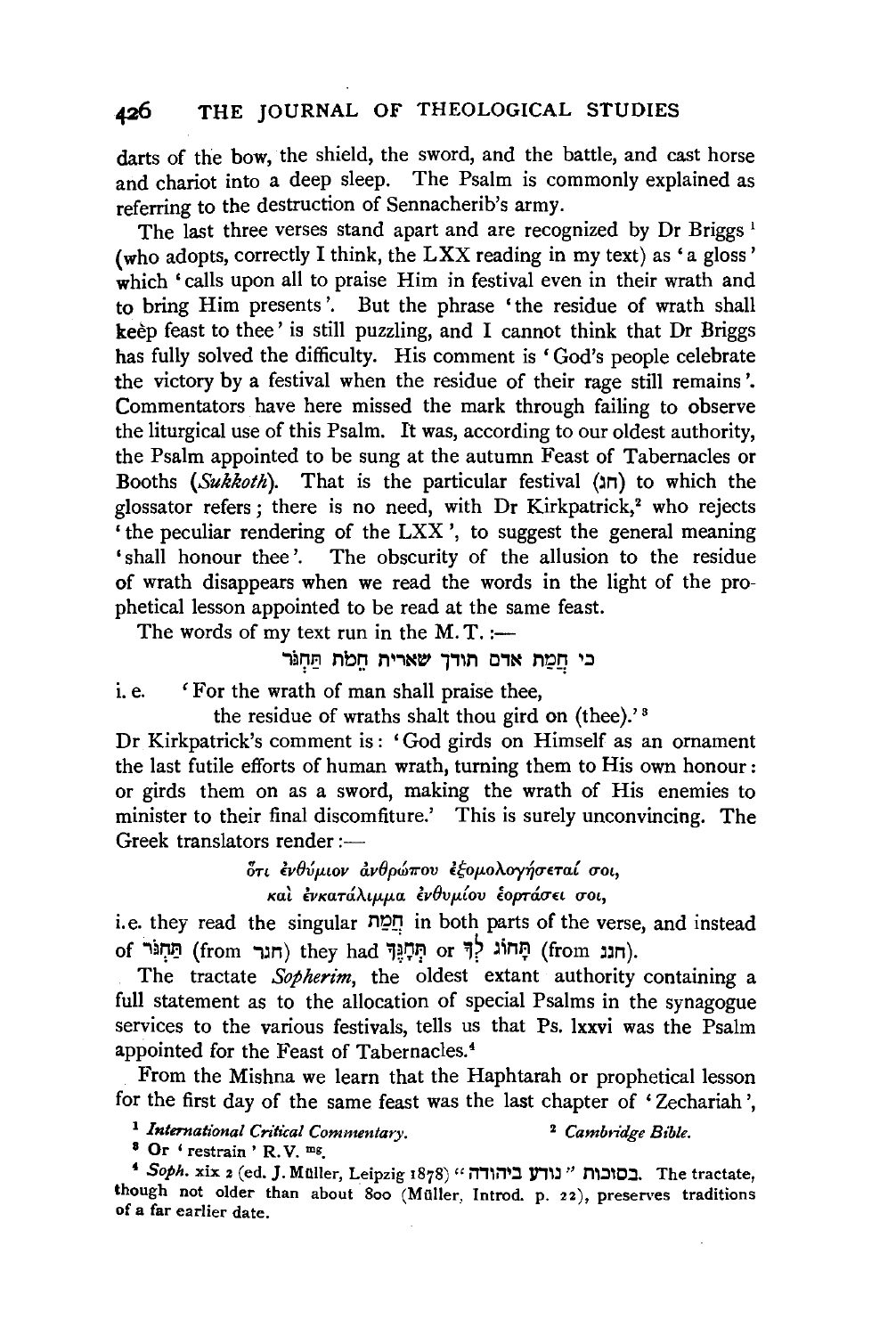~Behold a day cometh for JHWH ', the lesson from the Torah being the passage relative to the feast in Lev. xxiii, the chapter from which the oldest lessons for all the festivals were drawn.<sup>1</sup>

The final chapter of 'Zechariah' is 'a characteristic specimen of the Jewish Apocalypse'.<sup>2</sup> It describes, in lurid language, partly borrowed from Ezekiel, the future gathering of all nations to fight against Jerusalem; the capture and looting of the city and the deportation of half the inhabitants ; then the sudden appearance of JHWH to do battle with the enemies of Zion; the earthquake which rends the Mount of Olives on which He takes His stand ; the renovated and enlarged Jerusalem ; the horrible plague wherewith JHWH will smite all the peoples that had warred against Jerusalem and their horses and all the beasts in their camps. The closing section gives the chapter its special *raison*   $d^2$ être as the Haphtarah for the Feast of Tabernacles, and at the same time illuminates the obscure phrase in the special Psalm for that occasion. 'And it shall come to pass', we read in verse r6, 'that *every one that is left* of all the nations which came against Jerusalem *shall go up from year to year to worship* the King, the Lord of hosts, *and to keep the feast of tabernacles.'* Those who go not up are to be punished by the withholding of rain ; they refuse to keep the harvestfestival and are to be fitly punished by having no harvest. For Egypt, which was watered, not by the clouds but by the Nile, there is reserved a special punishment, apparently (the text is doubtful) the consuming plague already described. .

'Every one that is left' ("l..i~;T';tf, *ocrot* ~av *KaTaAtcp8wcrtv),* that is, all the survivors of Zion's enemies after the scenes of carnage (the work of the wrath of man) which the city has witnessed, and after the heavensent plague (the signal of the wrath of God), 'shall go up to worship and to keep the feast of tabernacles'. Here, surely, we have the explanation of the phrase which the glossator, familiar with the ceremonial of the oldest and greatest feast in the Jewish calendar, has appended to the Psalm: 'For the wrath of man shall turn to Thy praise, the remnant of the wrath (or wraths) shall keep feast to Thee.'

In the body of the Psalm, as distinct from the closing gloss, we may trace ideas connected with the feast, which, if not present to the mind of the writer, would be read into it by those who originally appropriated the Psalm to the Feast of *Sukkoth* or by translators and others familiar with its liturgical use.

יום מוב הראשון של חג <sup>1</sup> T. B. *Megilla* 29 b :-(Lev. xxiii) קורין בפרשת מתרות שבתורת כהנים  $(Zech. xiv I)$  "תוח יום בא ליהוה

<sup>2</sup> G. A. Smith.

V.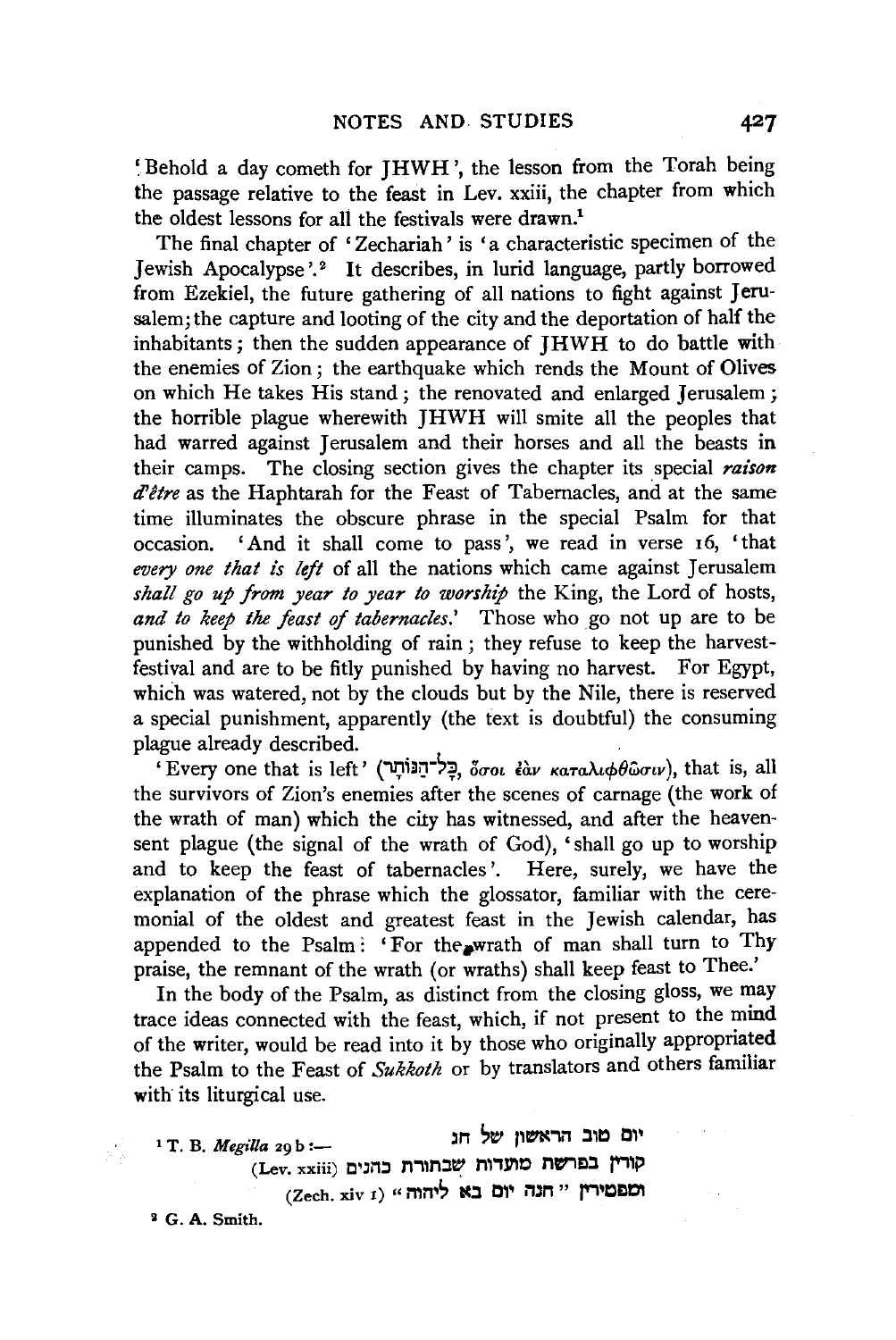$v.$  **3** (2 E. V.). *In Salem is his tabernacle.* 'His tabernacle' is  $i$ <sup>1</sup> *(Sukkoh),* literally 'His covert' or 'lair', JHWH being likened to the lion of Judah, as in Jer. xxv 38. But our English translators, by using the word 'tabernacle', happily, though unconsciously, call up the thought which could not fail to occur to every Jew who chanted the Psalm at the Feast of Booths. Salem is not the *Suk,* but the *Sukkah,*  of God, the 'tabernacle' or 'booth' which gave its name to the feast. JHWH, like His worshippers, observes the feast; the Holy City itself is His tabernacle.<sup>1</sup>

*v.* 4 (3). *There brake he,* &c. The Greek version (B text) appends to the record of the past historical victory commemorated in the Psalm a reference, in language modelled on that of the last verse of the preceding Psalm, to the final overthrow of God's enemies in the future, which 'Zechariah' locates at Jerusalem : εκεί συνκλάσει τα κέρατα.

*v. 5* (4). *Glorious* (or *radiant) art thou, majestic from the mountains*  of *prey,* 

 $M$ . I. נאור אתה אדיר מהררי טרף

**LXX** *bwrίζεις σὺ θαυμαστ***ως άπὸ ὀρέων αίωνίων.** 

The words, in the Greek version at least, would recall to the pilgrim worshipper the glorious theophany, depicted in the festal lesson, ushering in a period when there is to be continuous day: 'it shall be one (continuous) day, ... not day and not night (alternating), but ... at evening time there shall be light' (Zech. xiv  $7$ ).<sup>2</sup> I cannot help thinking that he would also see in the 'mountains', from which JHWH is represented as shining forth, a reference to the Mount of Olives on which 'His feet shall stand in that day' (Zech. xiv 4), and from which, we may add, the worshippers gathered the branches to make the booths.<sup>3</sup> The word טרף rendered 'prey' (root-meaning 'tear', 'pluck') also means a fresh leaf (Ezek. xvii 9), and the cognate adjective in the only 0. T. passage in which it occurs is used of a fresh *olive* leaf (Gen. viii II). 'Mountains of prey' should therefore perhaps be 'leafy mountains', or more specifically 'mountains of olive leaves'. Certainly Theodotion interpreted the phrase in some such sense ; his rendering

<sup>1</sup> The Midrash on this verse *(Midr. Tehillim*, trans. A. Wünsche) begins: ' R. Berechia said : In the beginning of the creation of the world the Holy One, blessed be He, made Himself a tabernacle in Jerusalem, in which, if one may so

speak, He prayed.' Cf. Weber *Judische Theologie* 159 f for similar Rabbinic ideas. 2 See the *lnt. Cn't. Comm.* for text and interpretation. The *cpwnupos* would also recall the brilliant illumination of the Temple at the festival, which prompted our Lord's words 'I am the light of the world'. If, as appears, the Psalms were read in a triennial cycle beginning on 1 Nisan, the Psalm for Tabernacles in the first year

would be xxvi (xxvii) *Κύριοs φωτισμόs μου*.<br><sup>3</sup> Neh. viii 15 'Go forth unto the mount and fetch olive branches ... to make booths, as it is written'.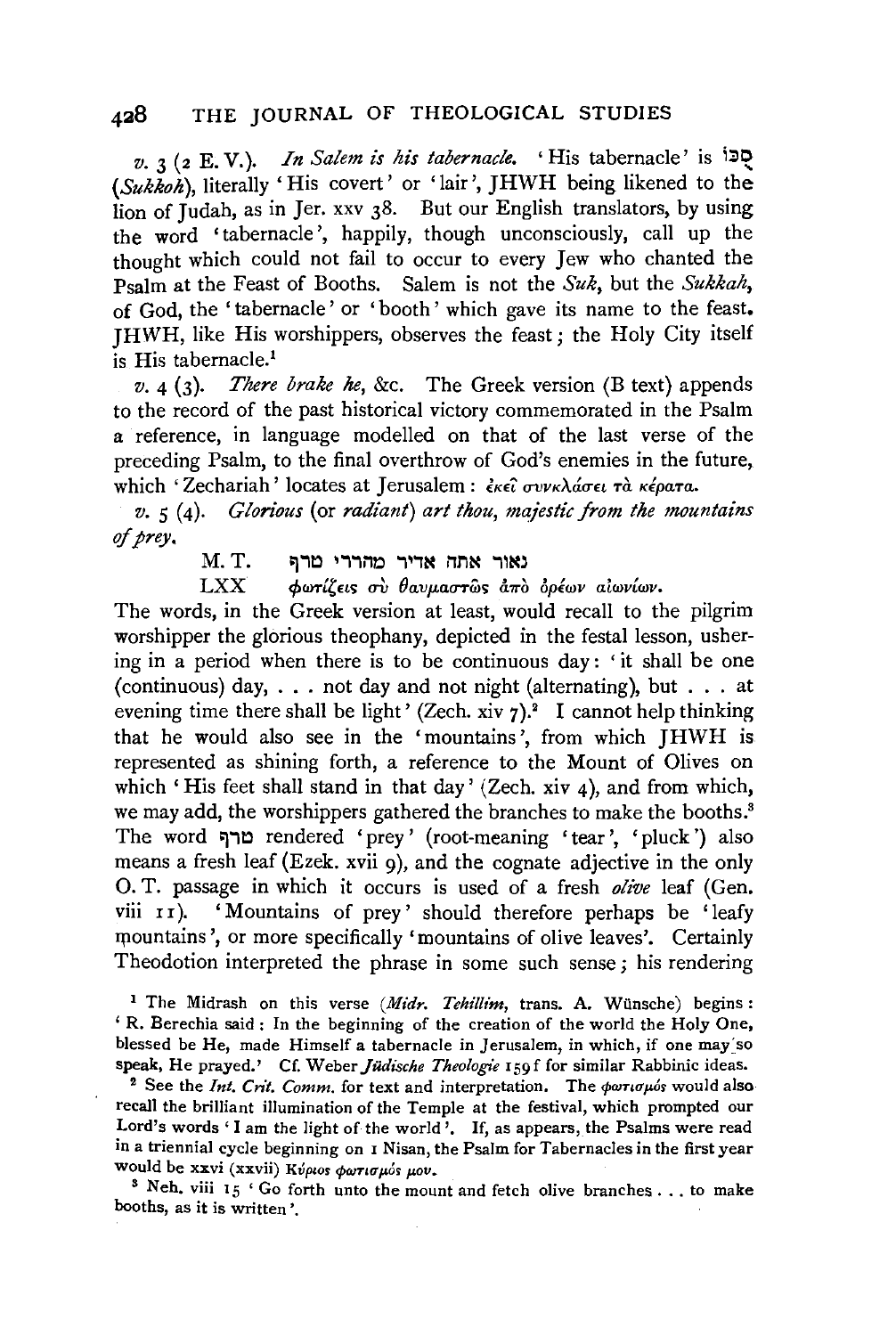is *φοβερ*ός εί, θαυμαστός άπὸ όρέων καρπίμων. The Septuagint rendering 'eternal mountains' may or may not indicate that the translators had another word than טרף in their Hebrew text ; in either case this phrase is in all probability a reminiscence of another passage which was read in the services on the octave of the Feast of Tabernacles. We are  $informed$ <sup>1</sup> that on the eighth-day feast (עצרה, ¿¿¿ $\delta\omega$ ) the Blessing of Moses ( Deut. xxxiii) was read, and in the fifteenth verse of that chapter, in the blessing pronounced upon Joseph, reference is made to 'the precious things of the everlasting hills' *(* $\frac{d}{dx}$ *) kopvorgie a avawv*).

*v.* 7 ( 6). *Both chariot and horse are cast 'into a dead sleep.* The plague which will smite the enemies of Jerusalem, whose flesh consumes away while they stand upon their feet, will fall likewise upon their horses, mules, camels, asses, and other beasts of burden (Zech. xiv  $12$ ,  $15$ ).

Further parallels between Psalm and lesson will occur to the reader.

The ceremonial at the Feast of Tabernacles has influenced the text other Psalms used on that occasion. Ps. cxviii  $\lceil c$ xvii  $LXX \rceil$  25 to of other Psalms used on that occasion. the end was also proper to this festival." These closing verses or some of them are again doubtless liturgical glosses (Briggs), and *v.* 27 in its LXX form clearly refers to the practice of the worshippers of waving their *lulabs* or palm-branches towards the altar when the concluding verses were chanted  $3:$ 

> 0£os *Ktipws* Ka~ *i1rlcpav£v* <sup>4</sup>~p.'iv· συστήσασθε έορτην έν τοις πυκάζουσιν  $\epsilon$ ως τῶν κεράτων τοῦ θυσιαστηρίου.

The rendering of the words I:I J:l~Y.~ ~IJ'1.,l?l::t in the R. V., ' Bind the sacrifice with cords' &c., is, as Dr Briggs notes, not in accord with sacrificial laws or usage. The LXX rendering, 'Perform the festal rites with the thick-foliaged branches (pointed) towards the horns of the altar', is in accordance with the levitical law<sup>5</sup> and rabbinical practice.

Again, the title which Ps. xxix (xxviii LXX) bears in the Greek version, εξοδίου σκηνής, marks it out as a Psalm for the eighth-day closing festival which followed on the seven-day feast.• Here too we have, this time in the opening verse, an additional line in the LXX,

<sup>1</sup> T.B. *Meg.* 29 b, after naming the lessons for the 'last' or seventh day, adds:  $\cdot$ י מהר קורין (Dt. xxxiii I) למהר קורין.

<sup>2</sup> Oesterley *The Psalms in the Jewish Church* 142, quoting Mishna Sukkah iv 3<sub>r</sub>

<sup>8</sup> *Ibid.* 123. **•** Again the idea of epiphany or  $\phi$ *ortopis.* 

5 Lev. xxiii 40 'And ye shall take you on the first day ... boughs of thick trees' (עַבְף עֵץ־עֲבֹת waddows funco daoeis).

<sup>6</sup> Lev. xxiii 36 και ή ήμέρα ή ογδόη αγία κλητή έσται ύμιν ... εξόδιόν εστιν. According to another authority (T. B. *Sukkah* 55 a) this Psalm was sung on the second day of the feast.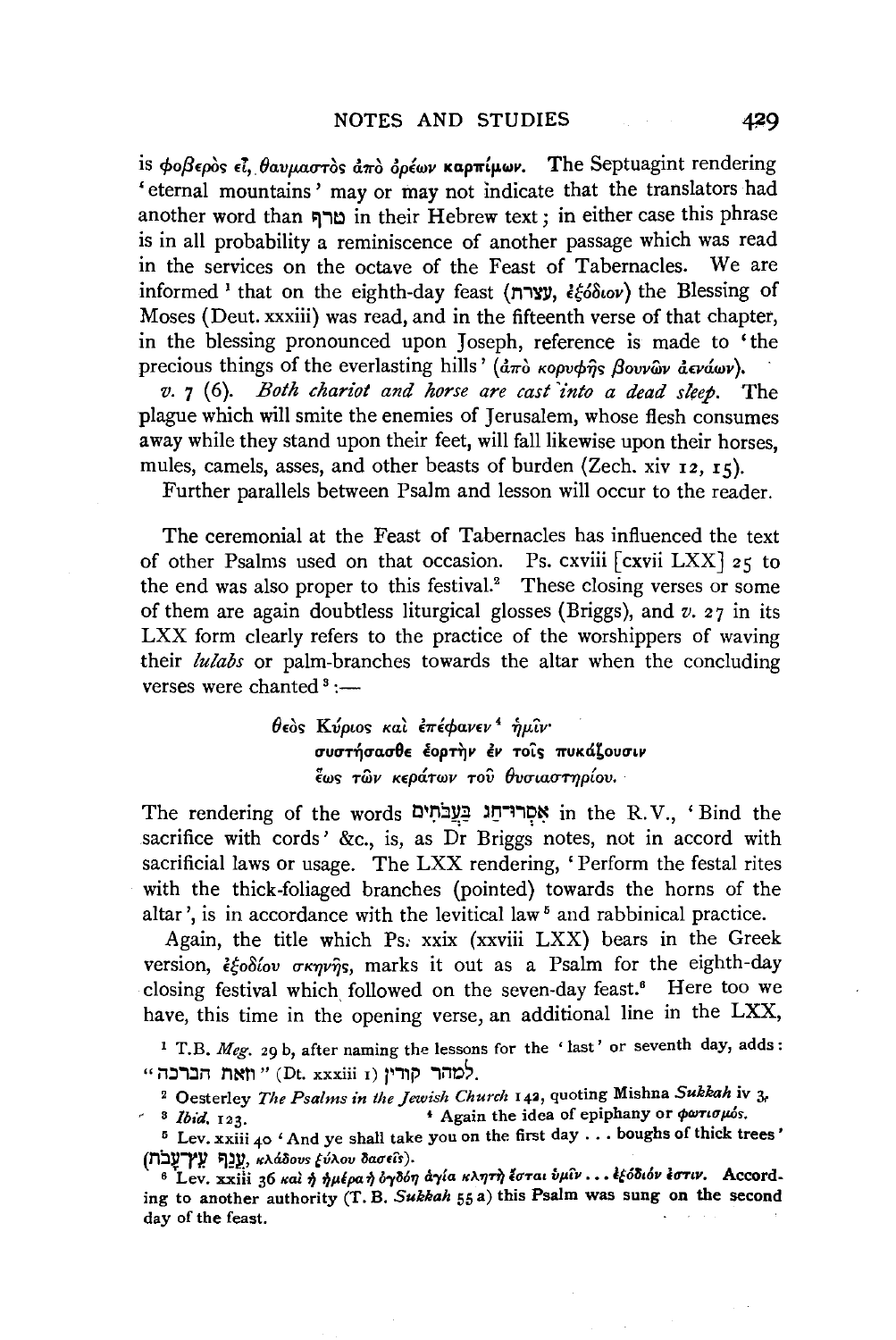## **430** THE JOURNAL OF THEOLOGICAL STUDIES

which owes its origin, in part at least, to the ceremonial of the feast. The addition, which is familiarized to us through its presence in the Prayer Book version, runs :-

 $\epsilon$ μέγκατε τω κυρίω υίους κριων (=שׁלים).

The line is clearly a dittograph or alternative rendering of the preceding line

*Bring unto the Lord, ye sons* of *the mighty* (!:li'N ~::1),

but this alternative rendering, which is possibly the older of the two, is explained by the fact that rams were among the offerings prescribed for that occasion:  $\kappa a$   $\hat{i}$   $\hat{m}$   $\hat{j}$   $\mu \hat{k}$  $\hat{\rho}$   $\alpha$   $\hat{m}$   $\hat{\theta}$   $\hat{\phi}$   $\hat{\theta}$   $\hat{\theta}$   $\hat{\theta}$   $\hat{\theta}$   $\hat{\theta}$   $\hat{\theta}$   $\hat{\theta}$   $\hat{\theta}$   $\hat{\theta}$   $\hat{\theta}$   $\hat{\theta}$   $\hat{\theta}$   $\hat{\theta}$   $\hat{\theta}$   $\hat{\theta}$   $\hat{\theta}$   $\pi$ ροσάξετε δλοκαντώματα . . . μόσχον ένα, κριδν ένα, αμνούς ενιαυσίους  $\epsilon_{\pi\tau\alpha}$   $\dot{\alpha}\mu\omega\mu\text{ovs}$  (Num. xxix 35 f).

Investigation on the above lines will, I am convinced, prove fruitful for the interpretation of portions of the Old Testament and the Psalter in particular. It is a line of research which has not yet been worked out. Commentators as a rule have, I venture to think, paid too little heed to the ancient liturgical use of the Scriptures, whether as lessons or canticles. They have neglected to take into account, as an important factor in exegesis, the arrangements of the Jewish ecclesiastical calendar, so far as these can be recovered from the rabbinical traditions which have come down to us. Indications are not wanting that this liturgical use began at an earlier date than is commonly supposed, and that it has in various ways influenced and moulded the shape in which the text has been transmitted. The festival lessons and psalms have, it seems, in some cases at least, reacted on each other, and both have been affected by the ritual for the day. Dr E. G. King has done excellent pioneering work somewhat on these lines in connexion with the Psalter.<sup>1</sup> His recognition of the fact that the Psalter, like the Pentateuch, was arranged for use in a triennial cycle is a most illuminating. discovery with far-reaching results, which have not yet, I think, been exhausted. Some details in his arrangement of the cycle appear open to question.<sup>2</sup> but the general scheme seems clearly on right lines, and I should unhesitatingly endorse his conclusion that 'the present form of the Psalter has been determined by the liturgical use of the Synagogue'. I should, indeed, go further and suggest that not only have the Psalms (or some of them) been arranged in such an order as to suit the triennial calendar, but that they have in many cases been expanded by glosses calculated to adapt them to the

<sup>1</sup>*The Psalms in three collections,* Cambridge, Deighton, Bell, 1898-1905; cf. his article on *The influence of the trienmal cycle upon the Psalter* in J. *T. S.* v 203.

<sup>2</sup> There are indications, as Dr King himself notes, that the system has varied at different times.